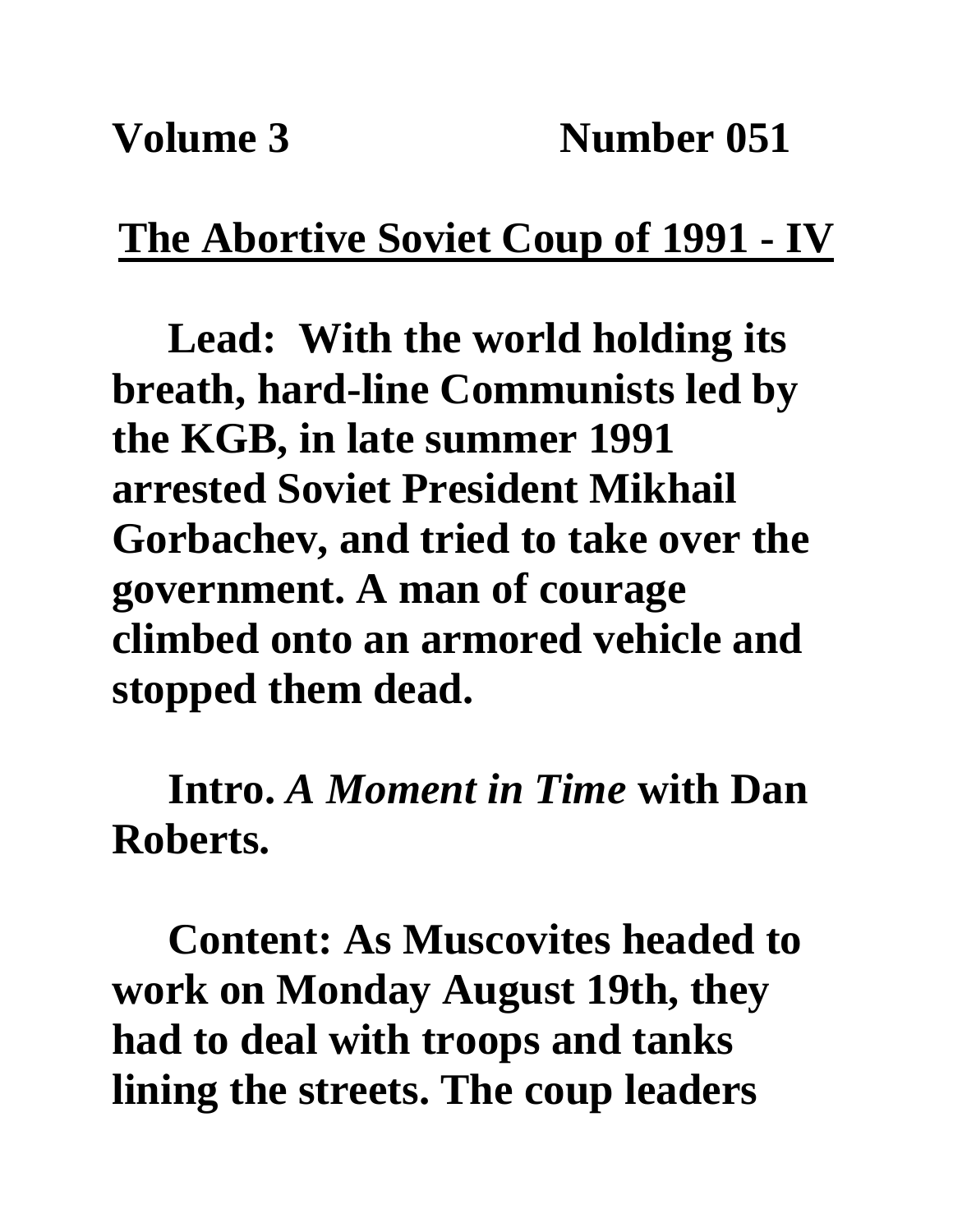**who called themselves the Extraordinary Commission had banned all demonstrations, political parties, and newspapers not associated with their movement, but did not have in custody all their opponents. The President of the Russian Republic, Boris Yeltsin, a former ally of Gorbachev who broke with him because his reforms did not go far enough, after initial hesitation, went to the Russian Parliament Building to oppose the coup. Finally, assured that at least some of the military units in the Moscow region would back him, just after noon he climbed onto an armored vehicle, pronounced the coup illegal and unconstitutional, and called for a general strike and for the return of Gorbachev. By the next morning**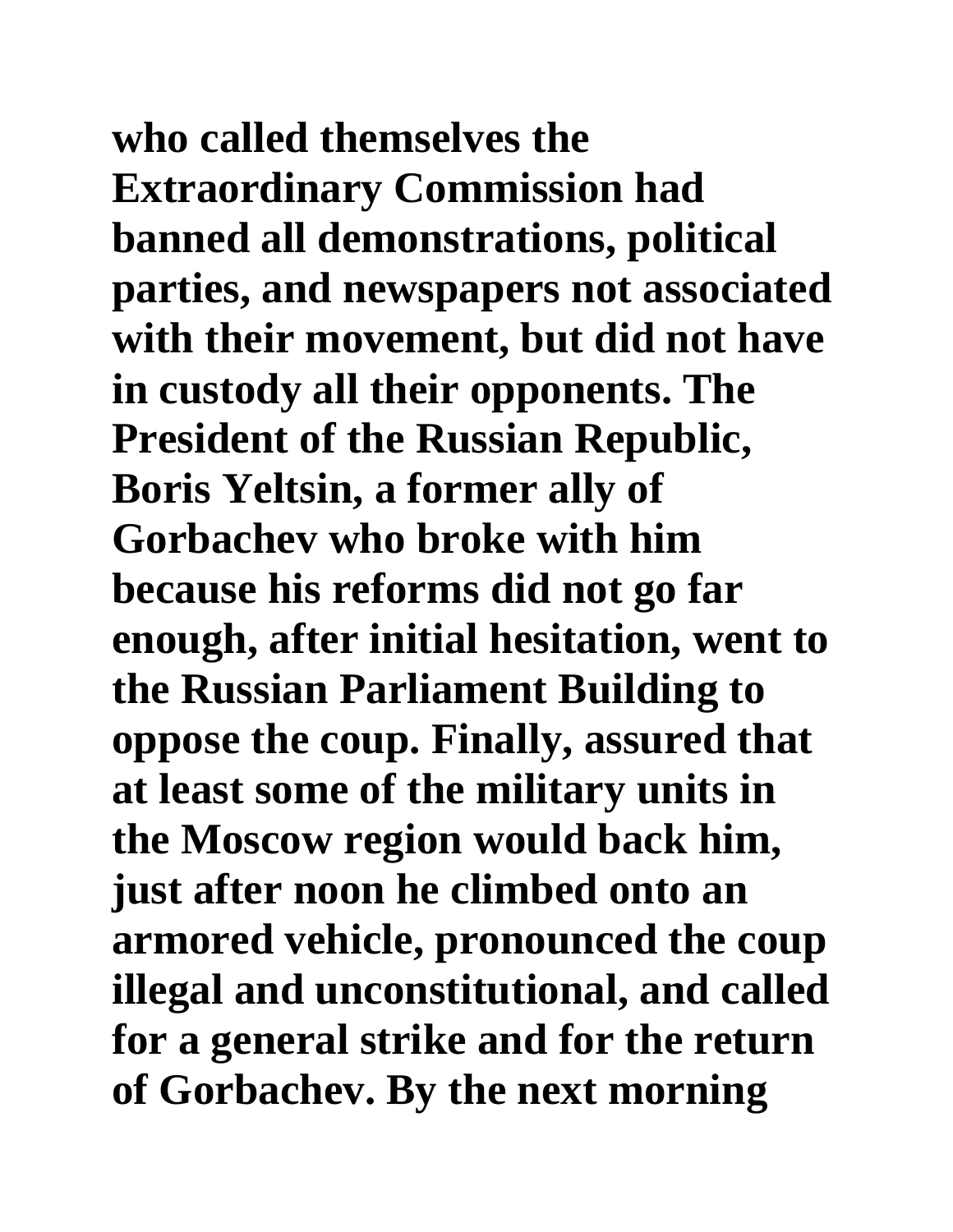**150,000 Russians stood outside the Parliament Building and several army units had joined the countercoup. By Tuesday evening it was clear that to succeed the Extraordinary** 

**Commission would need to use deadly force and this the leaders hesitated to do. That night, a small scuffle between protesters and a tank produced the only three deaths in their attempt to seize power. On Wednesday the coup collapsed. That night Gorbachev was back in Moscow.**

**The 1991 Revolution sputtered out because it was poorly planned, military and KGB leaders were divided, and Russian troops were reluctant to open fire on Russian civilians, but above all the plotters**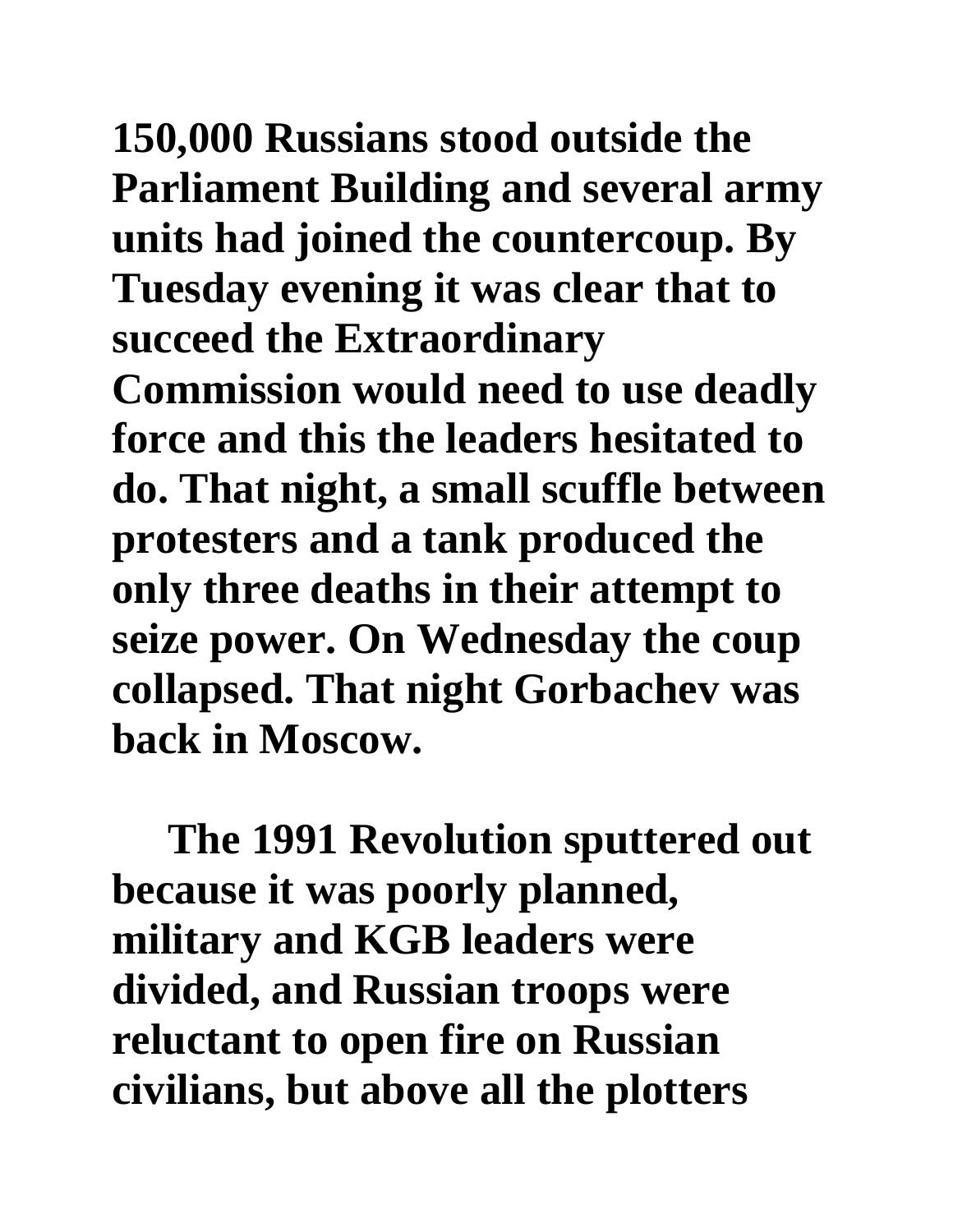**failed to realize the radical political and social transformation that had occurred in the Soviet Union since Gorbachev took power in 1985. The world had passed them by. The courageous stand of Yeltsin and his allies had saved Russia, at least for the time being, for democracy and economic reform.**

**At the University of Richmond, this is Dan Roberts.**

## **Resources**

**Black, Joseph Laurence.** *Into the Dustbin of History: The USSR from Coup to Commonwealth, August-December 1991: A Documentary Narrative***. Gulf Breeze, FL: Academic International Press, 1993.**